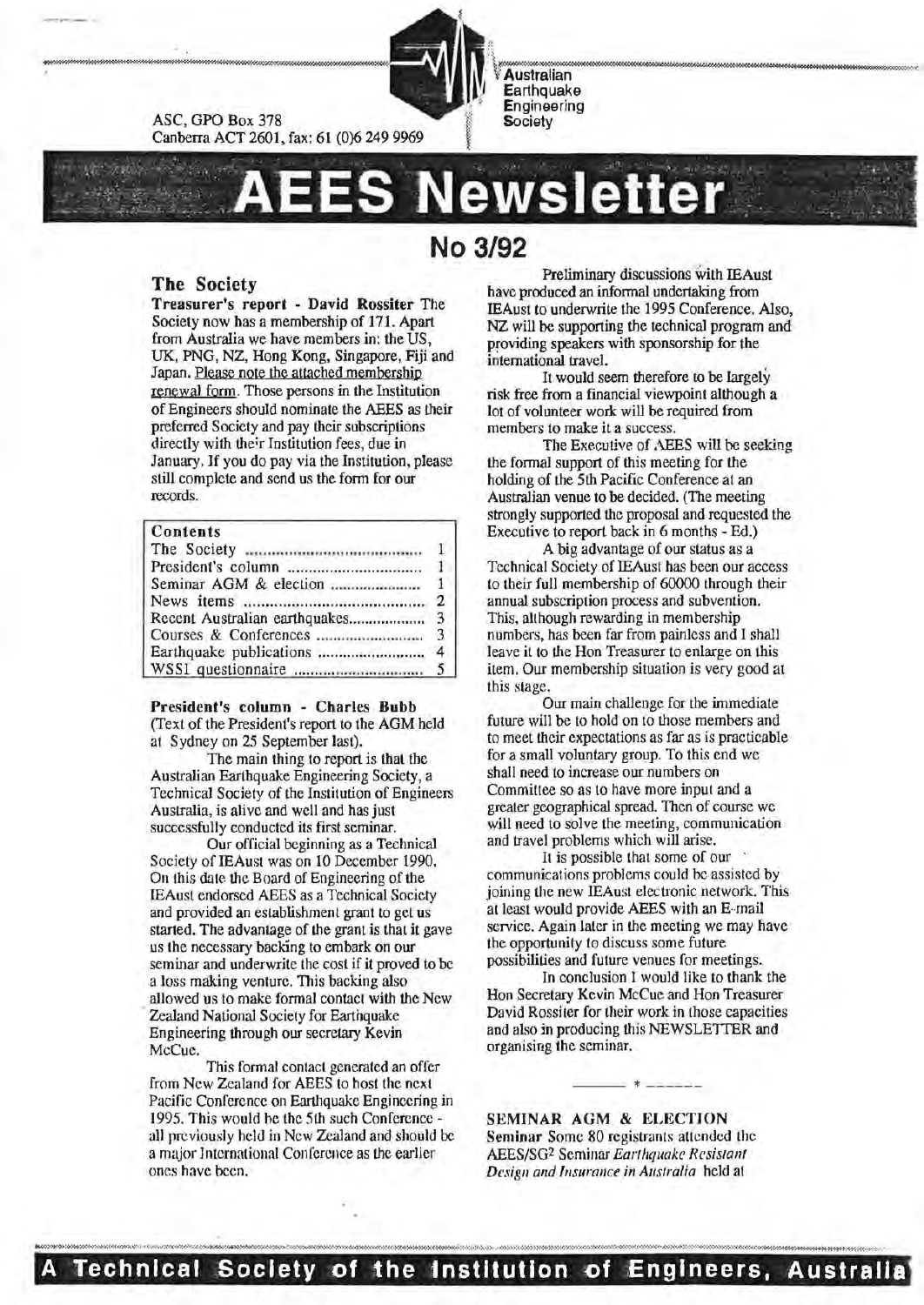IEAust Sydney on 25 September last. There were 10 speakers from Government, University and Industry who addressed the topics: Seismology, Earthquake Engineering and Earthquake Insurance. The President, Charles Bubb opened the conference with a discussion of WSSI (see last newsletter), welcomed the attendees and then chaired the morning sessions.

Review papers on intraplate earthquakes were presented by David Denham and Gary Gibson. Brian Kennett was unable to attend but made his results and overheads available for Vaughan Wesson to present a joint paper on the final location of the Newcastle earthquake. They found that the best solution for the focus is onshore between Booleroo and Redhead and close to the aftershock at a depth of 9 to 13 km.

The proposed new Loading Code was given an airing by John Woodside, the Standards Australia Loading Committee chairman whilst Kevin McCue explained the background to the new earthquake hazard map incorporated in the code. Prof Graham Hutchinson gave a stimulating paper on earthquake engineering basics, whilst shake table results obtained in his Adelaide Uni lab, and an informative video, were presented by Dr Mike Griffith.

Practical seismic design of bridges (in Turkey) and dams (in Australia) were the subject of talks by Doug Jenkins and Graeme Bell.

After Norm Griffiths review of earthquakes from the insurers' and reinsurers' perspective, interesting new results on damage ratios from Newcastle insurance claims were presented by both Russell Blong and Jim Irish. These are the first damage ratios applicable to the Australian region, so of great interest to the insurance industry.

The venue and audience were well suited and strong interaction took place between participants in the different disciplines which was one of the prime objectives of the organising committee (the executive).

It is intended that the seminar papers will be published in an AEES special publication.

AGM The AEES inaugural AGM was held immediately after the seminar concluded. Charles Bubb took the chair initially and welcomed the 32 members present. He outlined . progress since the formation of AEES and highlighted advantages of being a technical society of IEAust. He also noted that the AEES ties to the NZNSEE and IAEE had indeed been strengthened with McCue's attendance at the PCEE and 10 WCEE. The President then briefed members on plans to hold the 5th PCEE in Australia as a joint venture with the NZNSEE, which generated considerable discussion. The idea was welcomed in principle but it should be left for committee to make a final decision in 6 months time. The Treasurer, David Rossiter

outlined the AEES financial situation - healthy but dependent, as pointed out by the President, on the subvention fee.

The President stepped down from the chair after appointing Mr Vaughan Wesson the returning officer for the election of a new executive (see below for results). After the election the meeting decided that the next AGM would be held in Melbourne at a date and venue to be decided.

Election of Executive The current executive of Charles Bubb, David Rossiter and Kevin McCue was elected unopposed for a further year. A committee was also elected, consisting of: Mr Russell Cuthbertson, Qld Dept Res Ind Dr Mike Griffith, Adelaide Uni Prof Graham Hutchinson, Melbourne Uni Prof Harry Poulos, Sydney Uni & Coffey & Partners.



#### NEWS ITEMS

• The 5th and *final* (?) pre-postal ballot meeting of the Standards Australia Loading Committee BD/6/4 was held in Melbourne on 20/21 October 1992.

0 Visit to Australia by Chinese engineering seismologists Three visiting engineering seismologists from China visited the Seismology Research Centre (SRC) at RMIT, Melbourne Uni, and Australian Seismological Centre, Canberra, in the week commencing Monday 9 November. They presented ASC with a new Earthquake Hazard Map of China as part of the joint project comparing earthquake hazard in the 2 countries. Their resulting map has many similarities with the new Australian map except they have contoured MM intensity rather than an acceleration coefficient.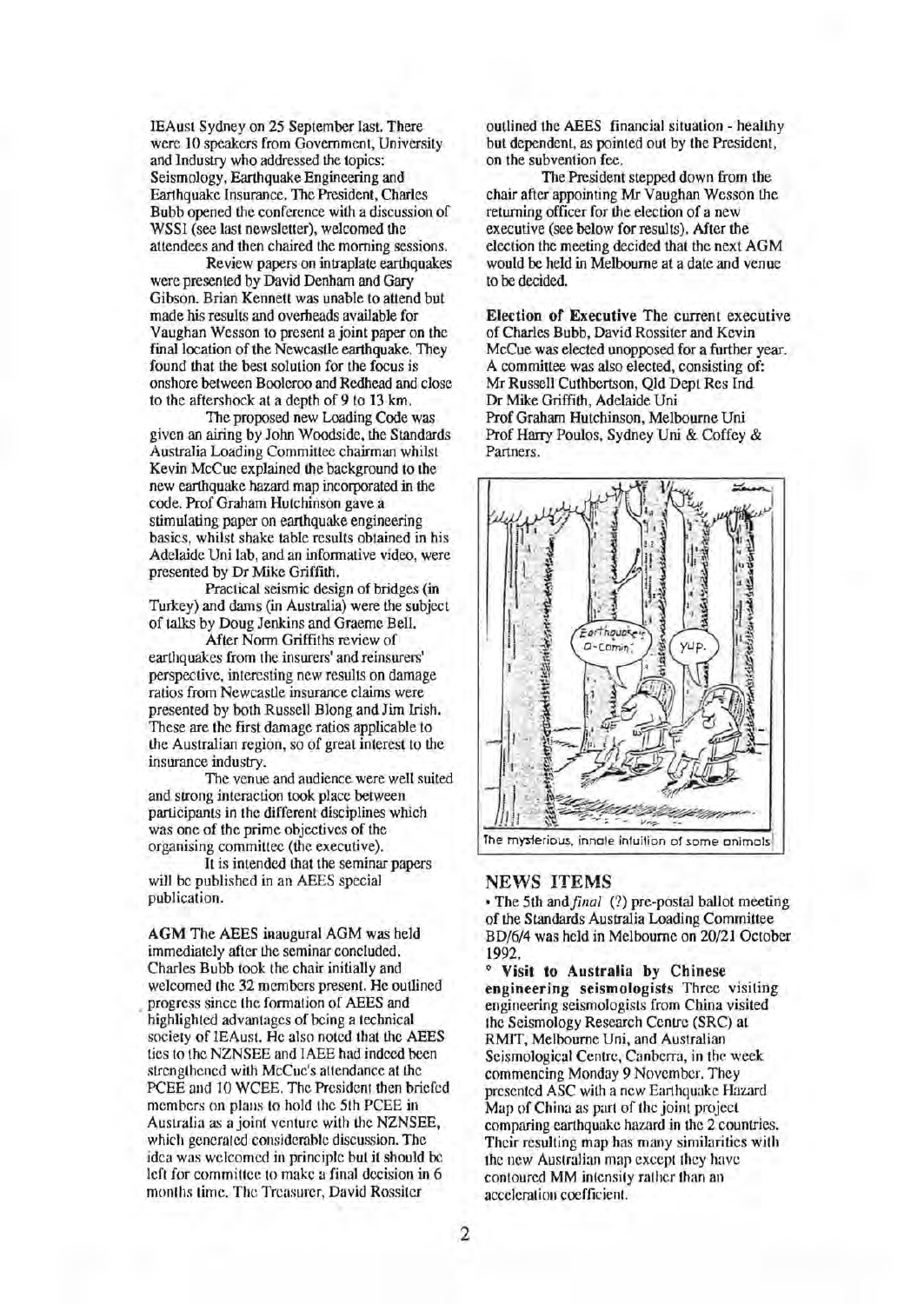As part of the strong motion project under which Australian seismologists Gibson (SRC) and Gregson (ASC) installed 2 Kelunji recorders near Tangshan, China in October/November 1991, the Chinese delegation presented us with nearly 40 accelerograms from close small earthquakes. Three earthquakes were recorded on both recorders, one on rock, the other on 40 m of firm soils. The data are now being evaluated and the project has been extended for another year.

•Fiji is taking delivery in December of two Kelunji digital accelerographs for monitoring 2 darns. The Seismology Research Centre's Director Gary Gibson and Trevor Jones from the Department of Mineral Resources, Fiji will supervise the installation.

• Earthquake Engineering Conference - Perth. IEAust took the opportunity of a meeting of the IEAust National Committee on Structural Engineering in Perth to host a conference on earthquakes in Australia. Despite the short notice and minimal advertising, the half day meeting on 5 October 1992 attracted an audience of about 80 engineers. AEES members, Prof Graham Hutchinson and Prof Rob Melchers presented papers *Proposed Revisions to the Building Code* (co-authored by L Pham, CSIRO) and *Lessons from the Newcastle Earthquake*  respectively. The other abstract in hand (Ed.) was by Geoff Boughton from Curtin Uni titled *Earthquake Engineering- A Western Australian Perspective.* These papers make a useful adjunct to the proceedings of our own Seminar.

•AGSO review The Australian Geological Survey Organisation is under review (again!). Dr Richards, a Director of CSIRO, is heading the 4-person review team which will hand down its report by this Christmas. AEES Executive is preparing a submission, yours too would be welcome. Send to: Geoff Gorrie, Dept Primary Industries & Energy, GPO Box 858, Canberra.

• PCEE '91 - Proceedings arc available. The 1120 page 3-set volume contains the 87 programmed papers, 3 on the 1989 Newcastle earthquake, and addresses of the keynote speakers on theme issues: Microzoning, Non-structural elements, Areas of low seismicity and reinforced concrete design. Price \$NZ150.00 incl post.from:NZNSEE, PO Box 17-268, Karori, Wellington, NZ.

• A video of the effects of the October 1989 Lorna Prieta earthquake is available on loan to members of IEAust, from IEAusl Canberra.

COURSES & CONFERENCES • International workshop on the Erzincan earthquake. Erzincan, Turkey, 23-25 October 1992.

• 3rd International Conference on Case Histories in Geotechnical Engineering,1-5 June 1993, St Louis, MO, USA.

• lOth International Caly Conference, University of Adelaide, SA, 18-26 July 1993.

• The lOth European Earthquake Engineering Conference: 28 August to 2 Sept 1994, Vienna, Austria.

• The 5th Pacific Conference on Earthquake Engineering, Australia. 1995.

(copies of flyers available from Hon Secretary) --- \*----

#### Recent Australian earthquakes

The following table summarising recent Australian earthquakes was supplied by the Australian Seismological Centre, BMR. The Centre publishes a more detailed monthly list for subscribers and contributors.

The Arnhem Land earthquake is very interesting. Depth phases recorded on distant seismograms indicate a focal depth of 40 km which is near the crust/mantle boundary and the deepest known Australian earthquake.

A small ML 2.4 earthquake under Croyden, a suburb of Melboume, on 24 October was widely felt and excited considerable interest amongst local residents and the media.

July - Sept 1992 Earthquakes

| 1992   | ML  | Place                          |
|--------|-----|--------------------------------|
| Sept   |     |                                |
| 23     | 3.1 | 70km W Tennant Creek NT        |
| 30     | 5.1 | off coast Arnhem Land NT       |
| August |     |                                |
| 02     | 3.2 | 234km N Tobin Lake WA          |
| 17     | 3.2 | Clare SA                       |
| 19     | 3.3 | 33km NW Armidale NSW           |
| 21     | 3.9 | Humbert R (SE Kununurra)<br>NT |
| 22     | 3.8 | 30km SE Mallacoota Vic         |
| 22     | 3.8 | 248 km SE Warburton WA         |
| 27     | 3.7 | 638km N Broome WA              |
| 30     | 3.1 | 237km N Port Hedland WA        |
| July   |     |                                |
| 01     | 4.7 | NNW Exmouth WA                 |
| 02     | 3.0 | Dalton NSW                     |
| 07     | 3.2 | 112km E Marble Bar WA          |
| 12     | 3.0 | 232km SSE Broome WA            |
| 12     | 3.4 | 190km WSW Perth WA             |
| 14     | 3.7 | <b>Tobin Lake WA</b>           |
| 14     | 3.5 | NT/WA Border                   |
| 15     | 4.8 | E Canning Basin WA             |
| 15     | 4.4 | 39km E Tobin Lake WA           |
| 15     | 3.5 | <b>Tennant Creek NT</b>        |
| 27     | 3.0 | 68km NNE Docker R WA           |
| 27     | 4.0 | 40km NNW Broome WA             |
| 28     | 3.8 | 40km N Wilpena Pound SA        |
| 29     | 3.1 | 50km NNW Broome WA             |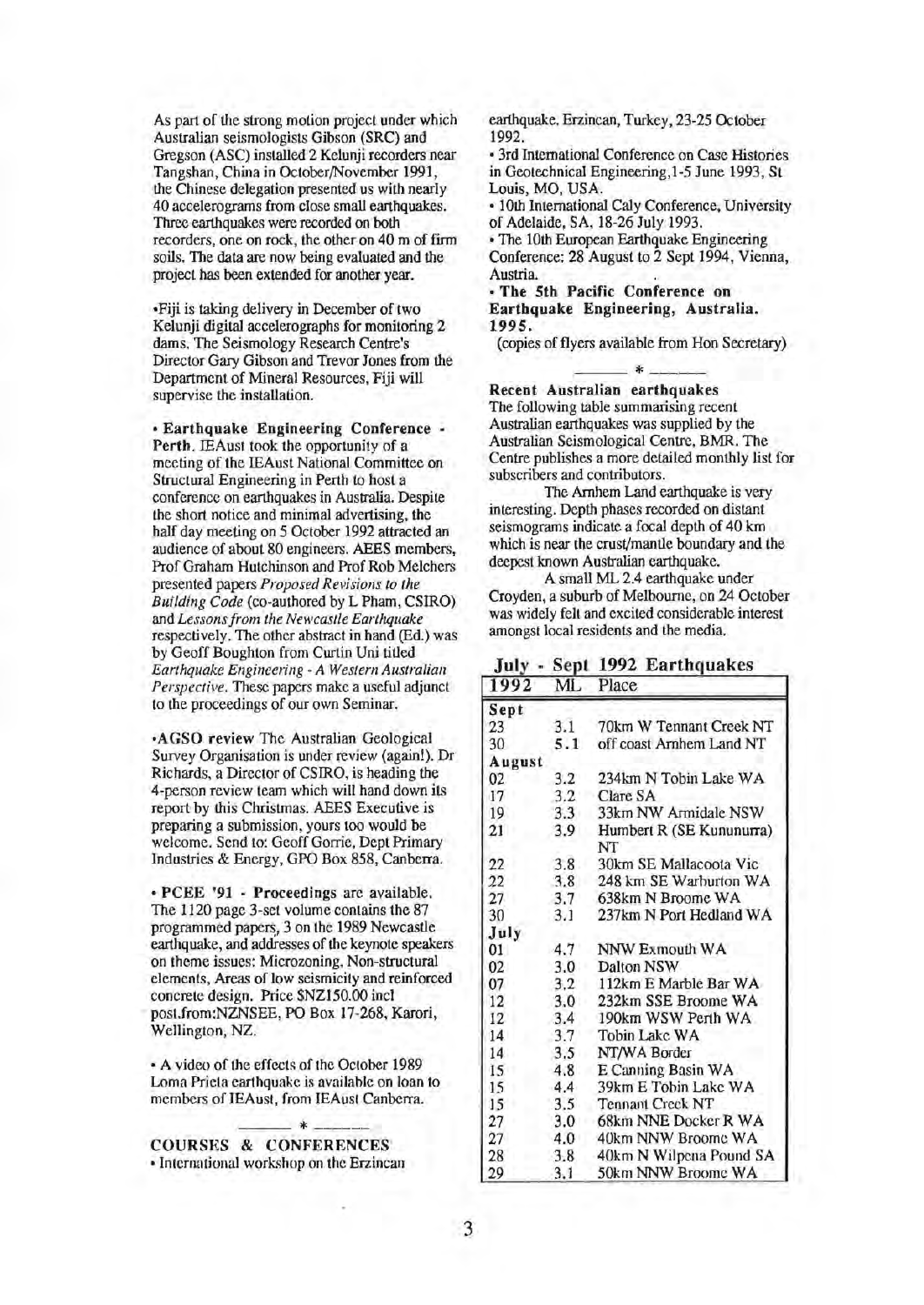## EARTHQUAKE PUBLICATIONS

• *EARTHQUAKE TREMORS FELT IN THE HUNTER VALLEY SINCE WHITE SETTLEMENT* can be purchased for \$18.50 (+ \$1.50 postage) from Hunter House Publications. PO Box 536, Raymond Terrace 2324.

• The IEAust Newcastle Earthquake Study is still available aL,EA Books, PO Box 588, Crows Nest NSW 2065 at the reduced price of \$30.

• The Association Française du Genie Parasismique has sent AEES complimentary copies of the following 4 books which should be of great interest to members:

- Recent Advances in Earthquake Engineering and Structural Dynamics {Ed V Davidovici). - Handbook of Impedance Functions by Sieffert & Cevaer.

-Seismic Hazard Determination in areas with Moderate Seismicity.

- Slope Stability in Seismic Areas.

• A number of AGSO (BMR) Bulletins and reports describing earthquake activity in Australia can be purchased from AGSO. The Isoseismal Atlas, parts 1 & 2, (Bulletins 214 & 222) contain maps and descriptions of 149 felt and damaging earthquakes. A third edition with another 80 odd maps is being prepared. The Australian Seismological Centre also publishes an annual report featuring the year's seismicity with summary, glossary and descriptions of the larger earthquakes. Reprints of papers on the Newcastle and other important earthquakes may still be available from the authors. A monthly summary of Auslralian and world-wide activity is distributed at cost to subscribers.

# Results of WSSI questionnaire

The President Charles Bubb has analysed the returned questionnaires he distributed at the Sydney Seminar. The results are an indication that in Australia, we feel the need to receive rather than transfer earthquake engineering knowledge, which reflects the feeling of the Seminar and the executive who have consequently adopted WSSI with this minor change and it now reads:

The World Seismic Safety Initiative will: Promote hazard reduction projects in

individual countries at seismic risk. Collect and synthesize seismic safety knowledge and practice.

Exchange seismic safety knowledge and practice world-wide.

Enhance international cooperation to address gaps in knowledge and practice.

The World Seismic Safety Initiative is driven by nine high-priority seismic safety needs - needs

shared by everyone at risk from earthquakes, wherever they may live:<br>1. Develop reliable

1. Develop reliable ways to characterise earthquake hazards and risks.<br>2. Develop a consensu-

Develop a consensus on desired performance in earthquakes for buildings and other structures.

Assess ways to achieve these desired performance levels, including *both* structural and land use approaches.<br>4. Develop tec

4. Develop technical measures to reduce earthquake losses to existing structures so that desired levels of performance are achieved.<br>5. Ensure the continued operation of

5. Ensure the continued operation of critical facilities during and following earthquakes.

6. Transfer knowledge, practice, and resources worldwide to reduce seismic risk.

7. Respond to emergency needs effectively during and after earthquakes.

8. Restore social and economic activity promptly after earthquakes.

9. Reconstruct earthquake-damaged buildings, facilities, and communities safely and economically.

Next issue We hope to be able to include the Contents page of the latest volume of the journal *Earthquake Engineering and Structural Dynamics* which is the official publication of the IAEE.

Any articles that you the members would like to submit will be gratefully accepted for review by myself (Kevin McCue at the address on title page) or Assistant Editor John Wilson at the Civil Engineering Dept, Melbourne University.

IDNDR International Symposium on Earthquake Disaster Reduction Technology A 3-day Symposium in Tsukuba, Japan has been organised for 15-17 December to commemorate the 30th anniversary of the International Institute of Seismology and Earthquake Engineering. Natural disasters have claimed the lives of 4 000 000 people this century, and earthquakes have accounted for half of the fatalities. The WSSI program and the conference organisers claim that most of these lives would be saved if existing disaster prevention technology was disseminated and applied (presumably to existing as well as new structures - Ed.).

Thanks! AEES executive extend thanks to Teledyne Industries International who through Ky1e Clevenger and John Rickards supplied the post-seminar and pre-dinner wine and cheese tasting.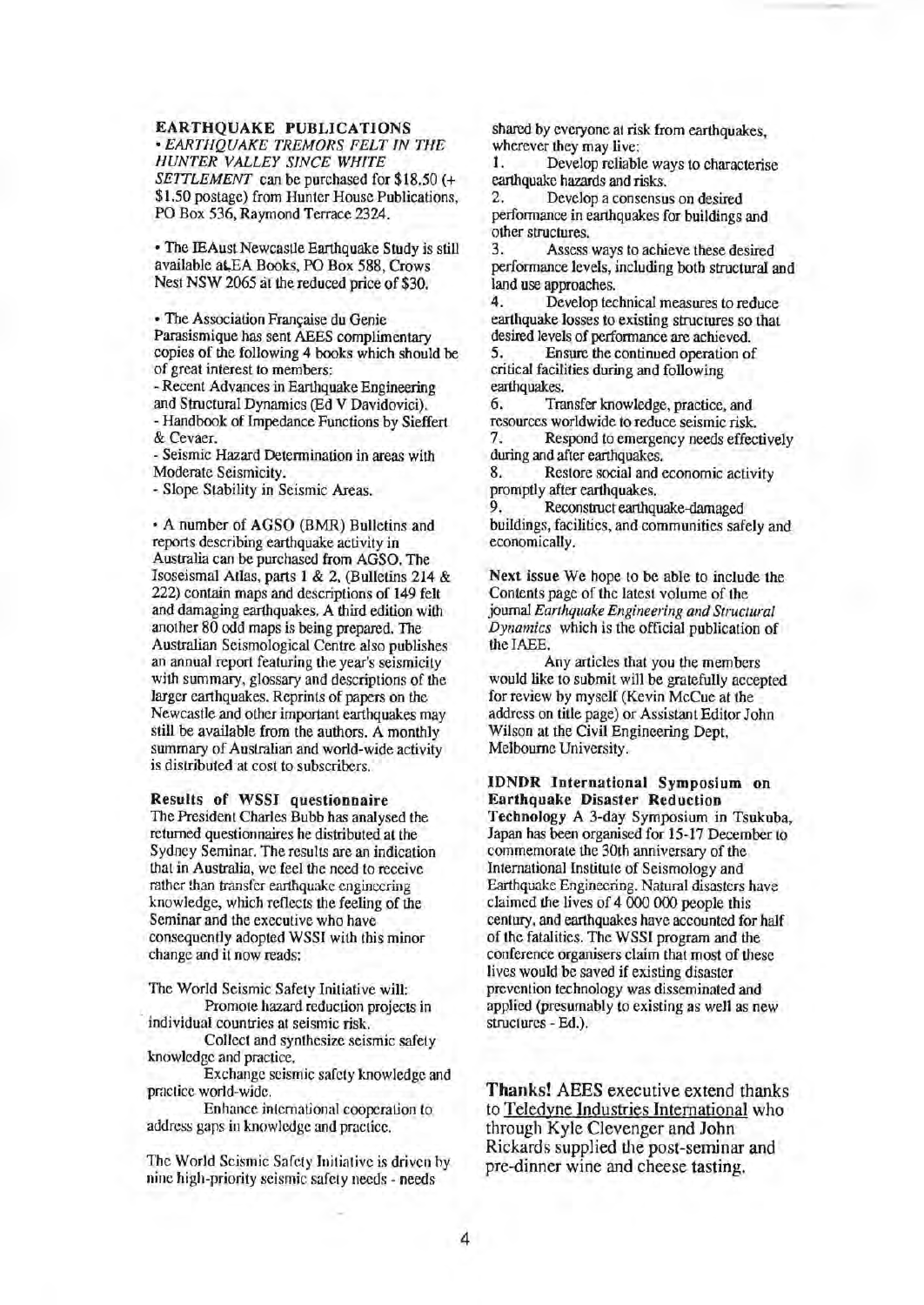| Membership renewal<br>to 30 November 1993<br>٥r                                             | Preferred mailing address                                                                               |
|---------------------------------------------------------------------------------------------|---------------------------------------------------------------------------------------------------------|
| New application                                                                             |                                                                                                         |
|                                                                                             |                                                                                                         |
| Occupation (Please circle the                                                               |                                                                                                         |
| appropriate category)                                                                       | <b>Country</b>                                                                                          |
| Engineering<br>Civil Mechanical (Structural<br>Geotechnical Geomechanics<br>Other (specify) | Telephone 27) 3689136<br>Fax (07) 3689229                                                               |
| Science                                                                                     |                                                                                                         |
| Geophysics<br>Seismology<br>Geology<br>Mathematics Physics<br>Other (specify)               | # \$25 annual subscription fee or<br>new membership fee is due now for<br>year ending 30 November 1993, |
| <b>IEAust Membership No (if applic)</b><br>$\frac{1}{2}$ and $\frac{1}{2}$                  | \$10 for IEAust members who<br>nominate AEES as preferred Society                                       |
| (Continued next column)                                                                     | please note: could all members - please<br>complete & return this form for our records.                 |

-3

 $\ddot{\phantom{0}}$ 

ė